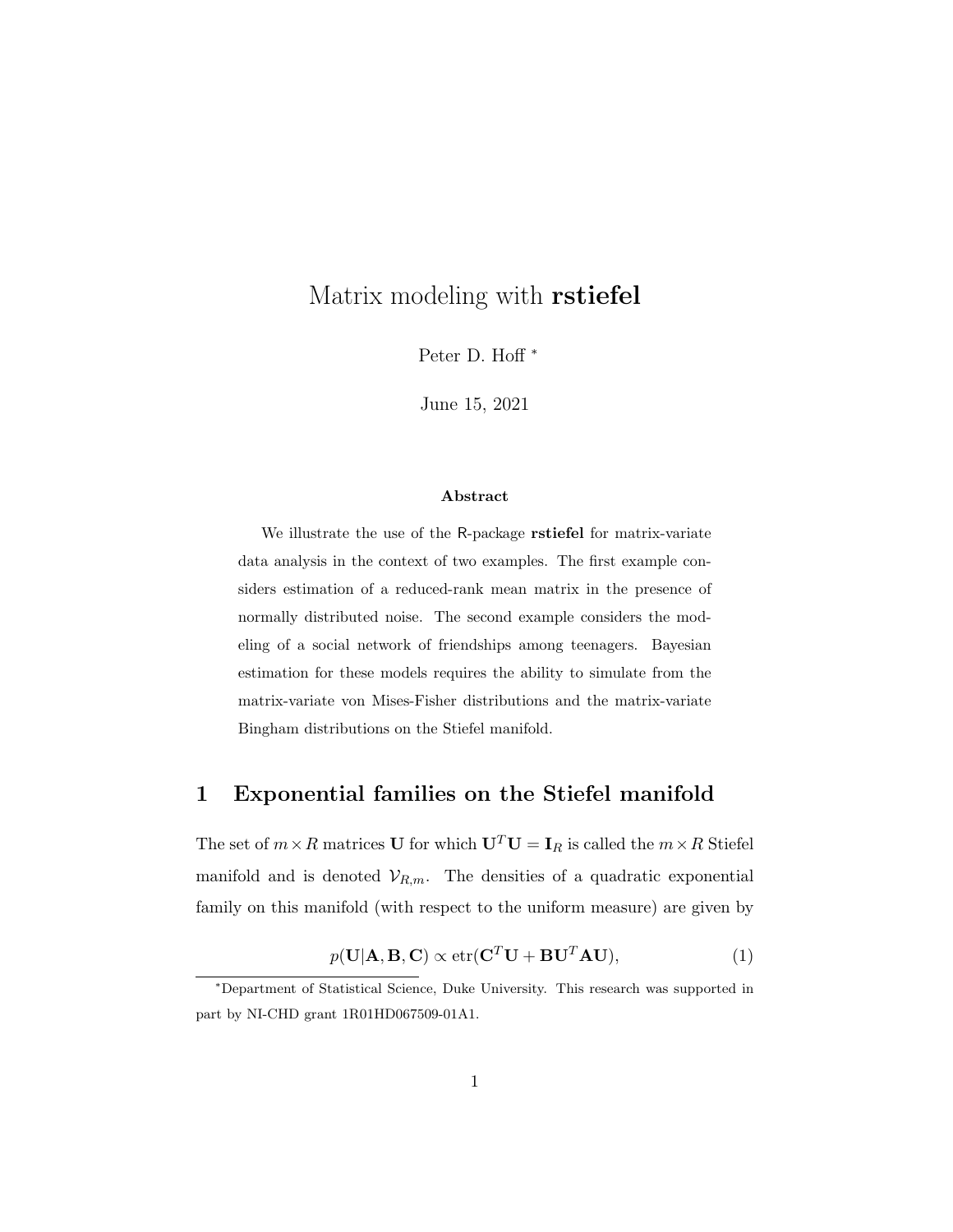where  $\mathbf{C} \in \mathbb{R}^{m \times R}$ , **B** is an  $R \times R$  diagonal matrix and **A** is a symmetric matrix. Since  $U^T U = I$ , the density is unchanged under transformations of the form  $\mathbf{A} \to \mathbf{A} + a\mathbf{I}$  or  $\mathbf{B} \to \mathbf{B} + b\mathbf{I}$ . Additionally, it is convenient to restrict the diagonal entries of B to be in decreasing order. If B is not ordered in this way, there exists a reparameterization  $(A, \tilde{B}, \tilde{C})$  giving the same distribution as  $(A, B, C)$  but where **B** has ordered diagonal entries. More details on the Stiefel manifold and these distributions can be found in [Chikuse](#page-13-0) [\(2003\)](#page-13-0), [Hoff](#page-13-1) [\(2009a\)](#page-13-1), [Hoff](#page-13-2) [\(2009b\)](#page-13-2) and the references therein.

Distributions of this form were originally studied in the case  $R = 1$ , so that the manifold was just the surface of the  $m$ -sphere. In this case, **B** reduces to a scalar and can be absorbed into the matrix A. The quadratic exponential family then has densities of the form

<span id="page-1-0"></span>
$$
p(\mathbf{u}|\mathbf{c}, \mathbf{A}) \propto \exp(\mathbf{c}^T \mathbf{u} + \mathbf{u}^T \mathbf{A} \mathbf{u}).
$$
 (2)

The case that  $A = 0$  was studied by von Mises, Fisher and Langevin, and so a distribution with density proportional to  $\exp(c^T\mathbf{u})$  is often called a von Mises-Fisher or Langevin distribution on the sphere. The case that  $c = 0$ and  $A \neq 0$  was studied by [Bingham](#page-12-0) [\(1974\)](#page-12-0), and is called the Bingham distribution. This distribution has "antipodal symmetry" in that  $p(\mathbf{u}|\mathbf{A}) =$  $p(-\mathbf{u}|\mathbf{A})$ , and so may be appropriate as a model for random axes, rather than random directions.

In recognition of the work of the above mentioned authors, we refer to distributions with densities given by [\(2\)](#page-1-0) and [\(1\)](#page-0-0) as vector-variate and matrix-variate Bingham-von Mises-Fisher distributions, respectively. This is a rather long name, however, so in this vignette I will refer to them as BMF distributions. The case that  $\bf{A}$  (or  $\bf{B}$ ) is the zero matrix will be referred to as an MF distribution, and the case that C is zero will be referred to as a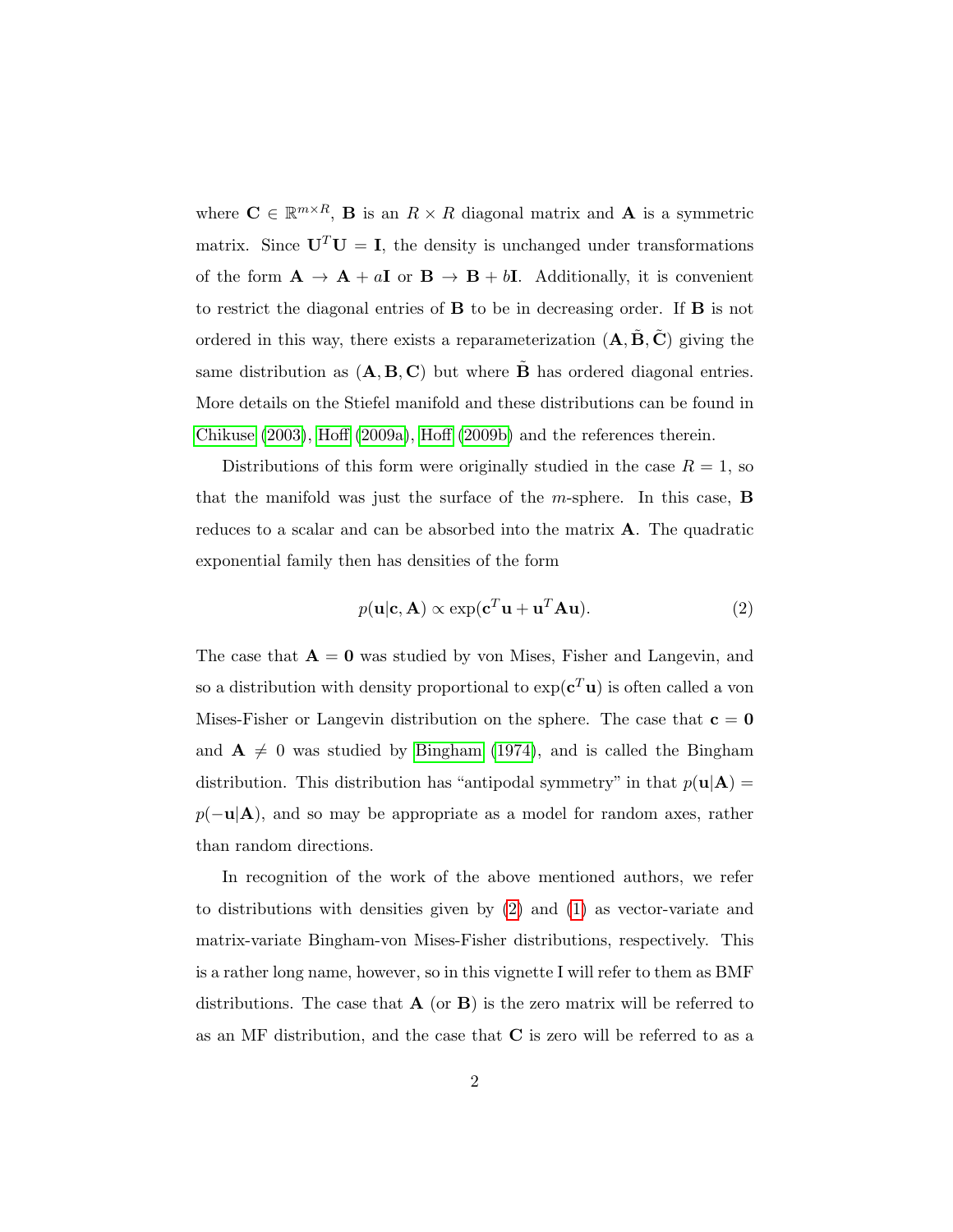Bingham distribution. More descriptive names might be L, Q and LQ to replace the names MF, Bingham, and BMF, respectively, the idea being that the "L" and "Q" refer to the presence of linear and quadratic components of the density.

## 2 Model-based SVD

It is often useful to model an  $m \times n$  rectangular matrix-variate dataset Y as being equal to some reduced rank matrix M plus i.i.d. noise, so that  $\mathbf{Y} = \mathbf{M} + \mathbf{E}$ , with the elements  $\{\epsilon_{i,j} : 1 \leq i \leq m, 1 \leq j \leq n\}$  of **E** assumed to be i.i.d. with zero mean and some unknown variance  $\sigma^2$ . The singular value decomposition states that any rank- $R$  matrix  $M$  can be expressed as  $\mathbf{M} = \mathbf{U} \mathbf{D} \mathbf{V}^T$ , where  $\mathbf{U} \in \mathcal{V}_{R,m}$ ,  $\mathbf{V} \in \mathcal{V}_{R,n}$  and  $\mathbf{D}$  is an  $R \times R$  diagonal matrix. If we are willing to assume normality of the errors, the model can then be written as

> $Y = UDV^T + E$  $\mathbf{E} = \{ \epsilon_{i,j} : 1 \leq i \leq m, 1 \leq j \leq n \} \sim \text{ i.i.d. normal}(0, \sigma^2).$

Bayesian rank selection for this model was considered in [Hoff](#page-13-3) [\(2007\)](#page-13-3). In this vignette we consider estimation for a specified rank  $R$ , in which case the unknown parameters in the model are  $\{U, D, V, \sigma^2\}$ . Given a suitable prior distribution over these parameters, Bayesian inference can proceed via construction of a Markov chain with stationary distribution equal to the conditional distribution of the parameters given  $\mathbf{Y}$ , i.e. the distribution with density  $p(\mathbf{U}, \mathbf{D}, \mathbf{V}, \sigma^2 | \mathbf{Y})$ . In particular, conjugate prior distributions allow the construction of a Markov chain via the Gibbs sampler, which iteratively simulates each parameter from its full conditional distribution. If the prior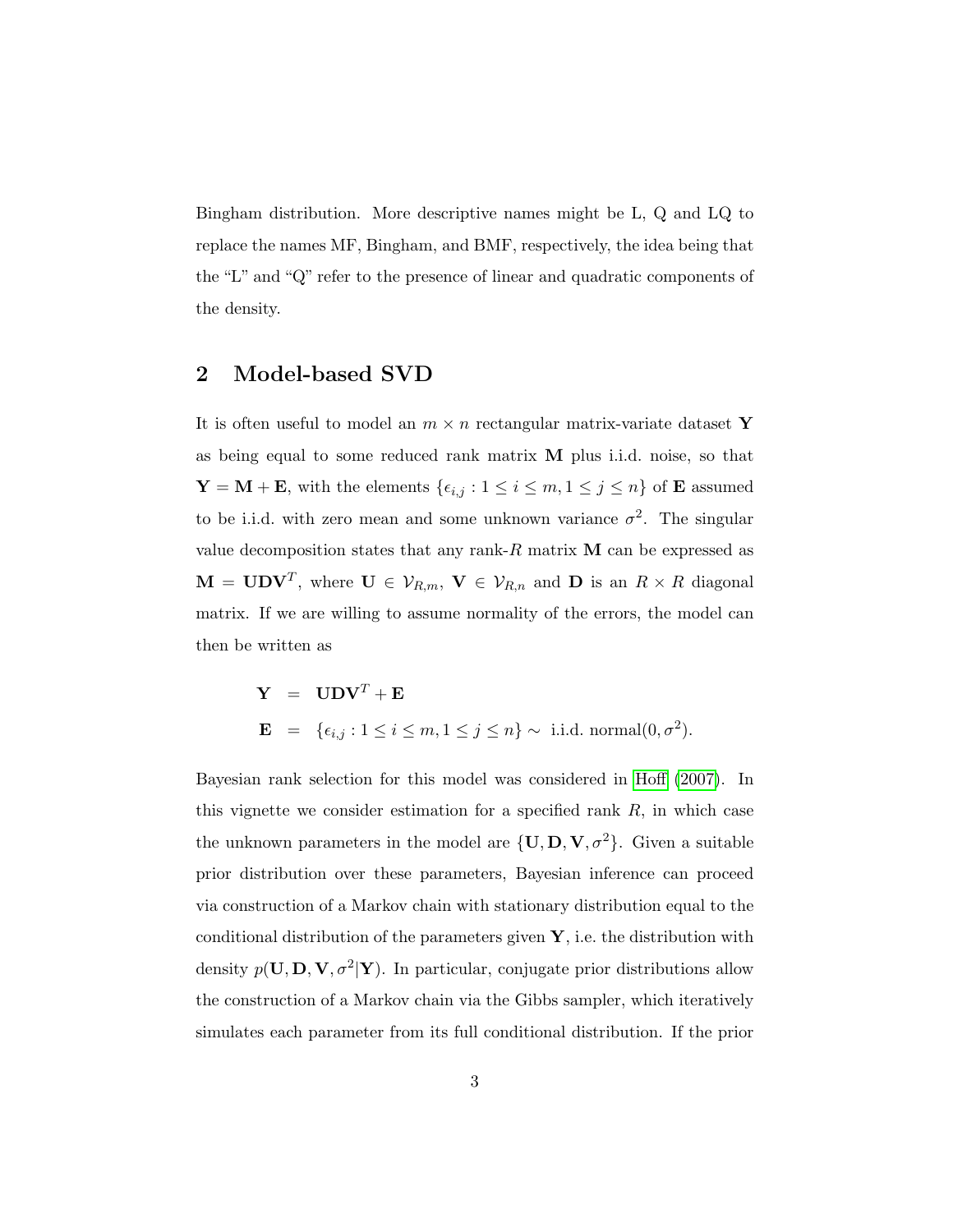distribution for U is uniform on  $V_{R,m}$ , then its full conditional density is given by

$$
p(\mathbf{U}|\mathbf{Y}, \mathbf{D}, \mathbf{V}, \sigma^2) \propto p(\mathbf{Y}|\mathbf{U}, \mathbf{D}, \mathbf{V}, \sigma^2)
$$
  
 
$$
\propto \text{etr}(-[\mathbf{Y} - \mathbf{U}\mathbf{D}\mathbf{V}^T]^T [\mathbf{Y} - \mathbf{U}\mathbf{D}\mathbf{V}^T]/(2\sigma^2))
$$
  
 
$$
\propto \text{etr}([\mathbf{Y}\mathbf{V}\mathbf{D}/\sigma^2]^T \mathbf{U}),
$$

which is the density of an  $\mathrm{MF}(\mathbf{YVD}/\sigma^2)$  distribution. Similarly, the full conditional distribution of **V** under a uniform prior is  $MF(Y^TUD/\sigma^2)$ . For this vignette, we will use the following prior distributions for  $\{d_1, \ldots, d_R, \sigma^2\}$ :

$$
\{d_1, \dots, d_R | \tau^2\} \sim \text{i.i.d. normal}(0, \tau^2)
$$

$$
1/\tau^2 \sim \text{gamma}(\eta_0/2, \eta_0 \tau_0^2/2)
$$

$$
1/\sigma^2 \sim \text{gamma}(\nu_0/2, \nu_0 \sigma_0^2/2.)
$$

The corresponding full conditional distributions are

$$
\{d_j|\mathbf{U}, \mathbf{V}, \mathbf{Y}, \mathbf{d}_{-j}, \sigma^2, \tau^2\} \sim \operatorname{normal}(\tau^2 \mathbf{u}_j^T \mathbf{Y} \mathbf{v}_j/[\sigma^2 + \tau^2], \tau^2 \sigma^2/[\tau^2 + \sigma^2])
$$
  

$$
\{1/\tau^2|\mathbf{U}, \mathbf{D}, \mathbf{V}, \mathbf{Y}, \sigma^2\} \sim \operatorname{gamma}([\eta_0 + R]/2, [\eta_0 \tau_0^2 + \sum d_j^2]/2)
$$
  

$$
\{1/\sigma^2|\mathbf{U}, \mathbf{D}, \mathbf{V}, \mathbf{Y}, \tau^2\} \sim \operatorname{gamma}([\nu_0 + mn]/2, [\nu_0 \sigma_0^2 + ||\mathbf{Y} - \mathbf{U} \mathbf{D} \mathbf{V}^T||^2]/2).
$$

## 2.1 Simulated data

We now randomly generate some parameters and data according to the model above:

> library(rstiefel) > set.seed(1) > m<-60 ; n<-40 ; R0<-4

> U0<-rustiefel(m,R0)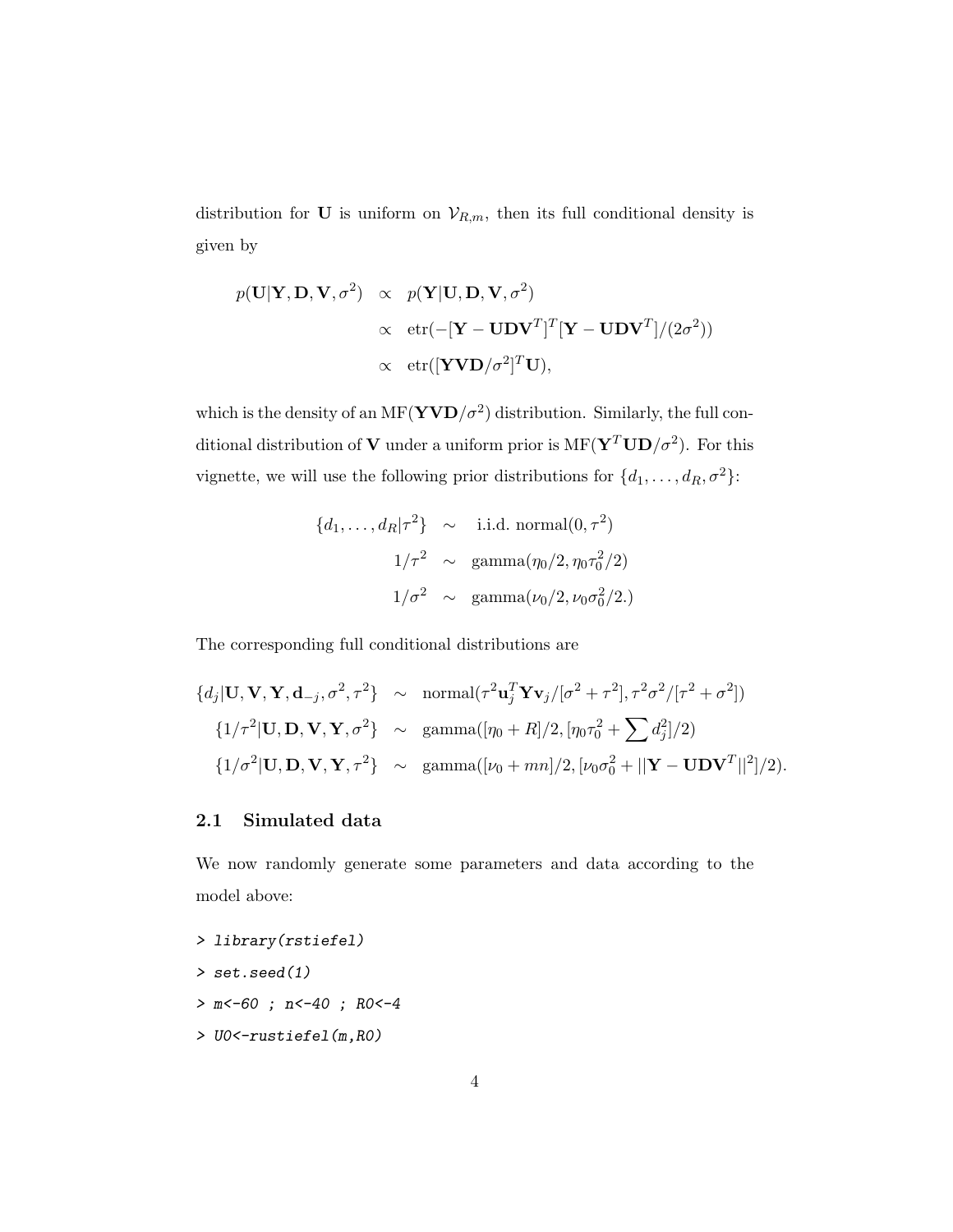- > V0<-rustiefel(n,R0)
- > D0<-diag(sort(rexp(R0),decreasing=TRUE))\*sqrt(m\*n)
- > M0<-U0%\*%D0%\*%t(V0)
- > Y<-M0 + matrix(rnorm(n\*m),m,n)

The only command from the rstiefel package used here is rustiefel, which generates a uniformly distributed random orthonormal matrix. Note that rustiefel(m,R) gives a matrix with m rows and R columns, and so the arguments are in the reverse of their order in the symbolic representation of the manifold  $\mathcal{V}_{R,m}$ .

### 2.2 Gibbs sampler

Now we try to recover the true values of the parameters  $\{U_0, V_0, D_0, \sigma^2\}$ from the observed data  $\mathbf{Y}$ . Just for fun, let's estimate these parameters with a presumed rank  $R > R_0$  that is larger than the actual rank. Equivalently, we can think of  $U_0$ ,  $V_0$ ,  $D_0$  as having dimension  $m \times R$ ,  $n \times R$  and  $R \times R$ , but with the last  $R - R_0$  diagonal entries of  $D_0$  being zero.

The prior distributions for  $U$  and  $V$  are uniform on their respective manifolds. We set our hyperparameters for the other priors as follows:

> nu0 <-1 ; s20 <-1 #inverse-gamma prior for the error variance s2 > eta0<-1 ; t20<-1 #inverse-gamma prior for the variance t2 of the sing vals Construction of a Gibbs sampler requires starting values for all (but one) of the unknown parameters. An natural choice is the MLE:  $> R < -6$ 

> tmp<-svd(Y) ; U<-tmp\$u[,1:R] ; V<-tmp\$v[,1:R] ; D<-diag(tmp\$d[1:R]) > s2<-var(c(Y-U%\*%D%\*%t(V))) > t2<-mean(diag(D^2))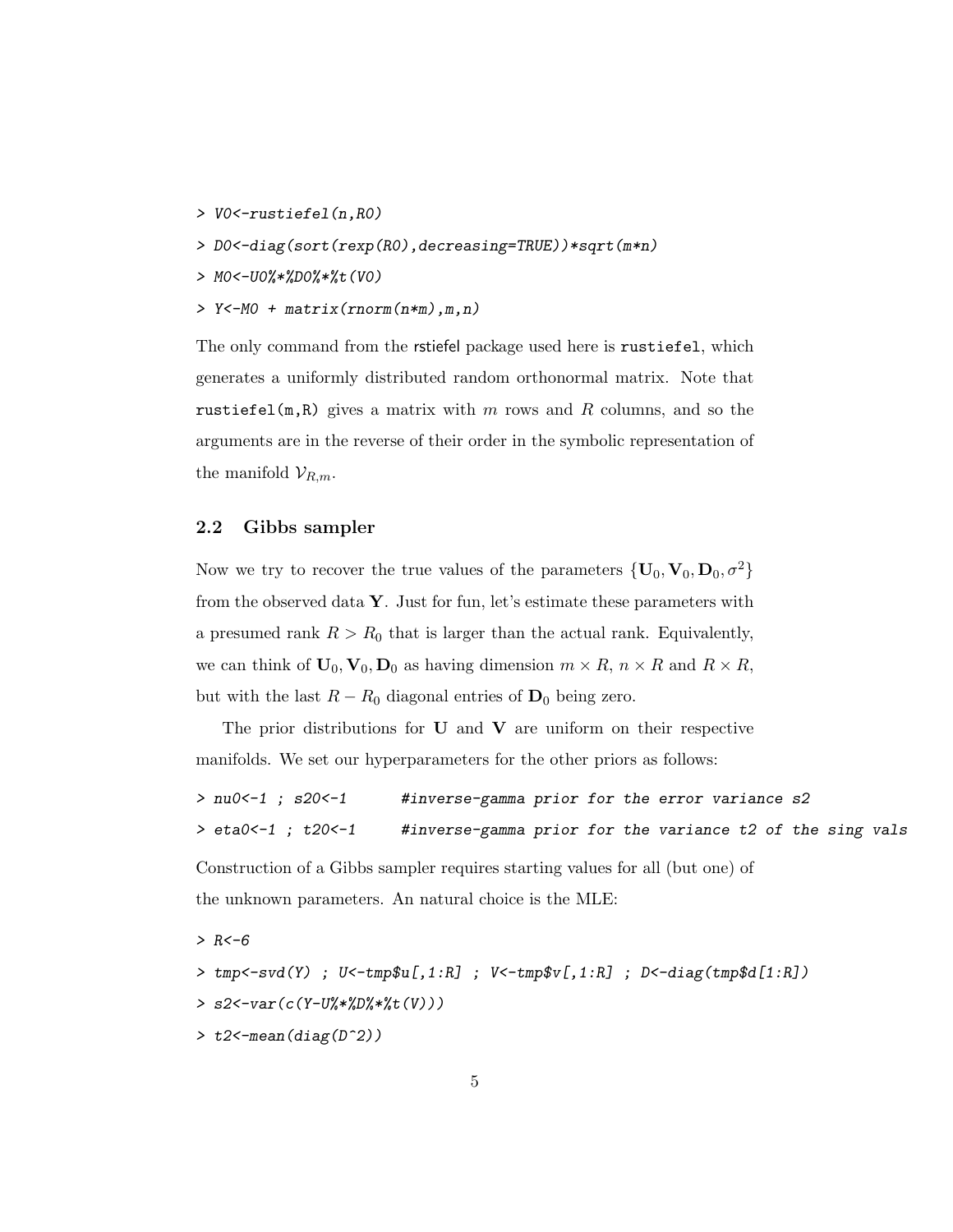Let's compare the MLE of D to the true value:

```
> d.mle < -diag(D)> d.mle
[1] 40.05172 25.00226 19.70827 13.43382 13.10381 12.64942
> diag(D0)
[1] 38.514216 24.015791 17.352783 1.169442
```
The values of the MLE are, as expected, larger than the true values, especially for the smaller values of  $D_0$ . Now let's see if the Bayes estimate provides some shrinkage.

```
> MPS<-matrix(0,m,n) ; DPS<-NULL
> for(s in 1:2500)
+ {
+ U<-rmf.matrix(Y%*%V%*%D/s2)
+ V<-rmf.matrix(t(Y)%*%U%*%D/s2)
+
+ vd <-1/(1/s2+1/t2)+ ed<-vd*(diag(t(U)%*%Y%*%V)/s2 )
+ D<-diag(rnorm(R,ed,sqrt(vd)))
+
+ s2<-1/rgamma(1, (nu0+m*n)/2, (nu0*s20 + sum((Y-U%*%D%*%t(V))^2))/2)
+ t2<-1/rgamma(1, (eta0+R)/2, (eta0*t20 + sum(D^2))/2)
+
+ ### save output
+ if(s%%5==0)
```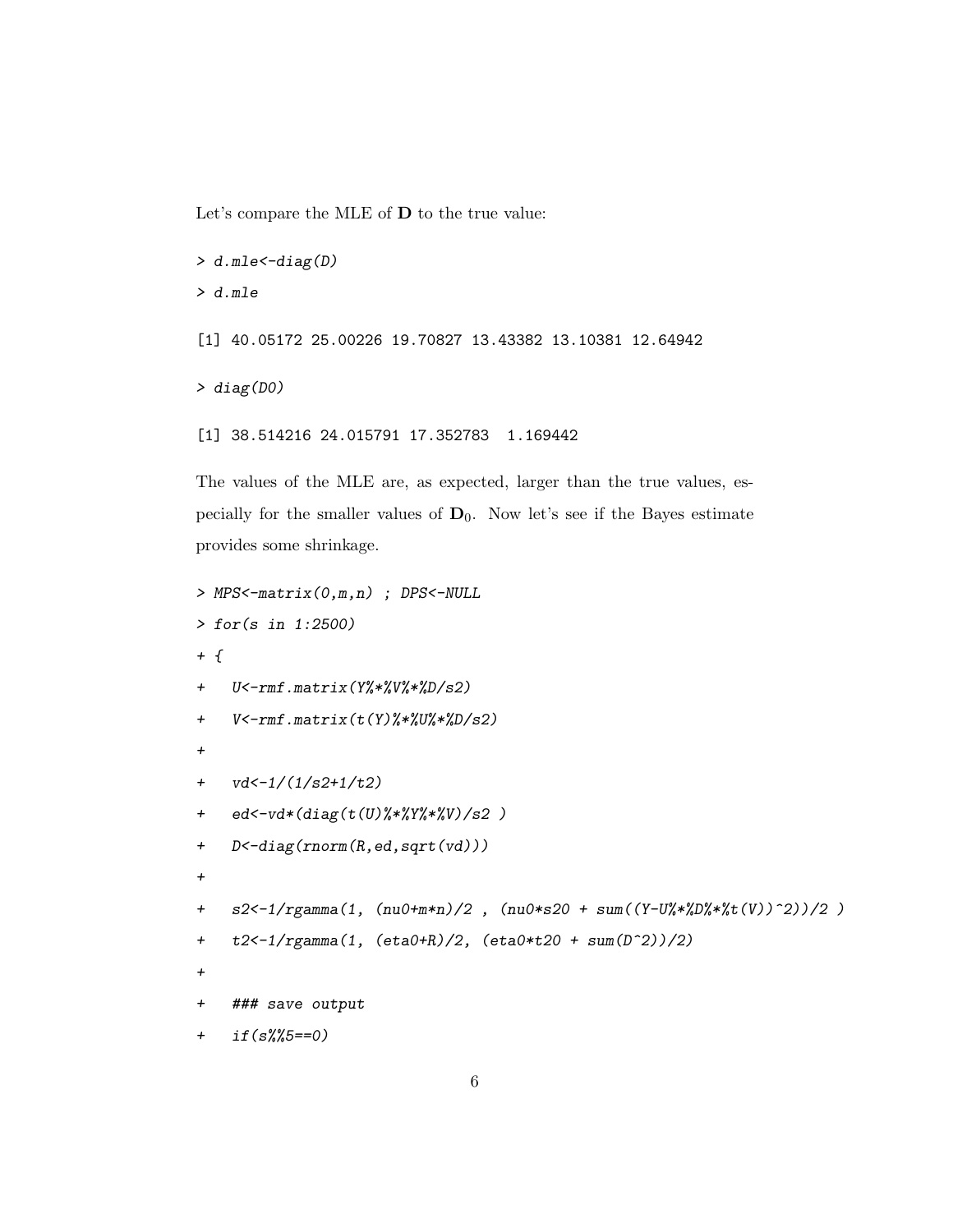- $+$   $\{$ + DPS<-rbind(DPS,sort(diag(abs(D)),decreasing=TRUE)) + M<-U%\*%D%\*%t(V) + MPS<-MPS+M + }
- + }

This generates a Gibbs sampler of 2500 iterations. Here, we save the values of D every 5th iteration, resulting in a sample of D-values of size 500 with which to estimate  $p(D|Y)$ . Additionally, we can obtain a posterior mean estimate of  $\mathbf{M}_0 = \mathbf{U}_0 \mathbf{D}_0 \mathbf{V}_0^T$  via the sample average of  $\mathbf{U} \mathbf{D} \mathbf{V}^T$ . Note that this estimate is not of rank  $R$ , as the set matrices of less than full rank is not convex. If we want a rank  $R$  estimate, we could take the rank- $R$ approximation of the posterior mean.

Let's look at the squared error for the MLE, the posterior expectation of  $M_0$ , and the rank-R approximation to the posterior expectation:

- > tmp<-svd(Y) ; M.ml<-tmp\$u[,1:R]%\*%diag(tmp\$d[1:R])%\*%t(tmp\$v[,1:R]) > M.b1<-MPS/dim(DPS)[1]
- > tmp<-svd(M.b1) ; M.b2<-tmp\$u[,1:R]%\*%diag(tmp\$d[1:R])%\*%t(tmp\$v[,1:R])
	- $>$  mean(  $(MO-M.m1)^2$  )

[1] 0.3563462

 $>$  mean(  $(MO-M.b1)^2$  )

[1] 0.1310905

 $>$  mean(  $(MO-M.b2)^2$  )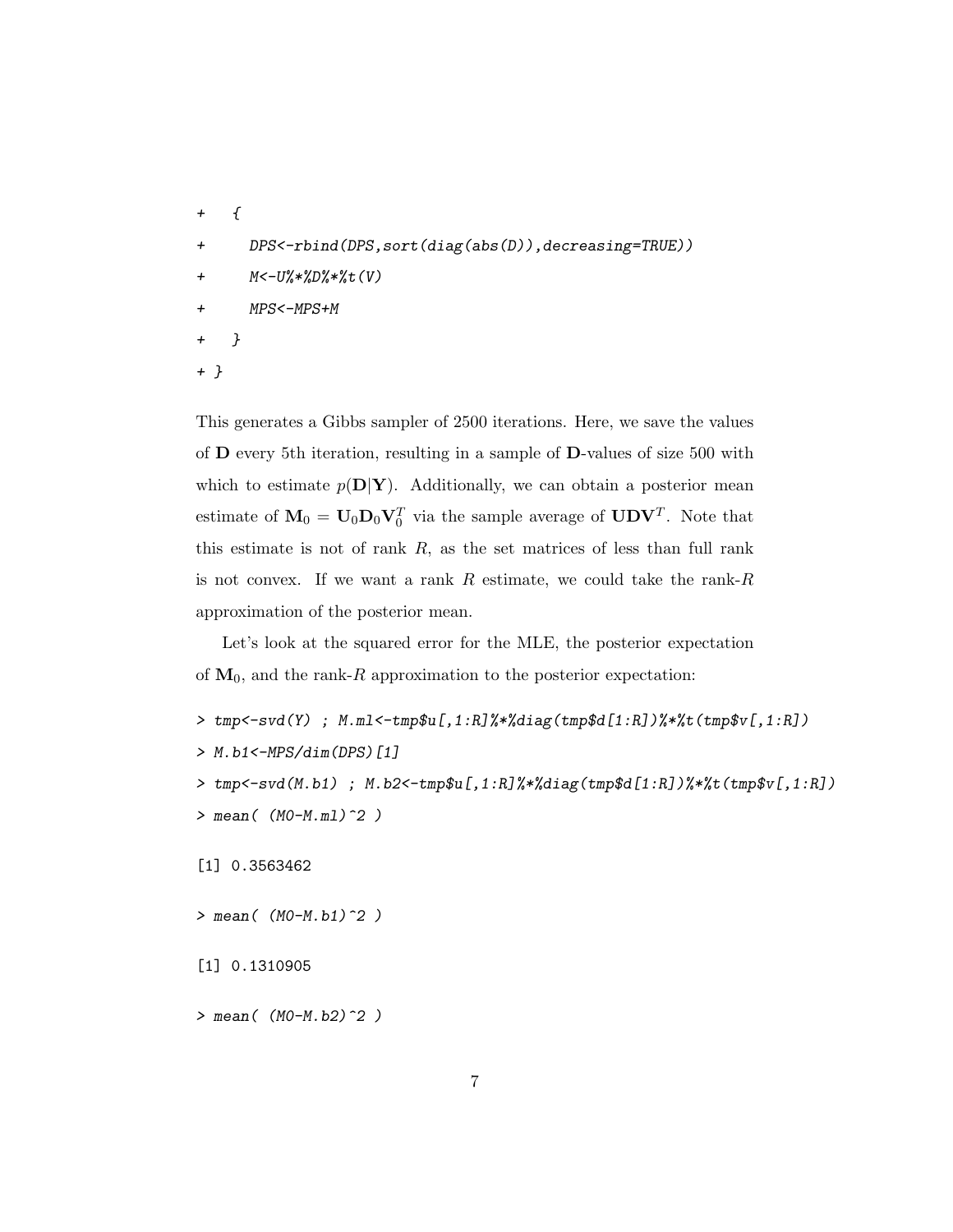

<span id="page-7-0"></span>Figure 1: Some output of the Gibbs sampler.

#### [1] 0.1307826

Not surprisingly, the MLE has a much larger loss than the Bayes estimates. The squared error for the two Bayes estimates are nearly identical. This is because although the posterior mean has full rank  $m \wedge n$ , it is very close to its rank- $R$  approximation.

Finally, let's make some plots based on the output of the Gibbs sampler. The left-most plot of Figure [1](#page-7-0) gives simulated values of D, with the values of  $D_0$  given in thick lines. The mixing of the Markov chain looks pretty reasonable. The center plot gives  $M_0$  versus its posterior expectation, approximated from the MCMC sample average of  $\text{UDV}^T$ . The right plot gives the MLEs of  $\mathbf{D}_0$  in pink, the posterior expectations of  $\mathbf{D}_0$  in light blue, and the true values in thin black lines. The posterior estimates are very accurate for the large singular values of  $D_0$ , but are overestimates for the smallest values (the last  $R - R_0$  of which are zero). However, these Bayes estimates are much better than the unregularized MLEs.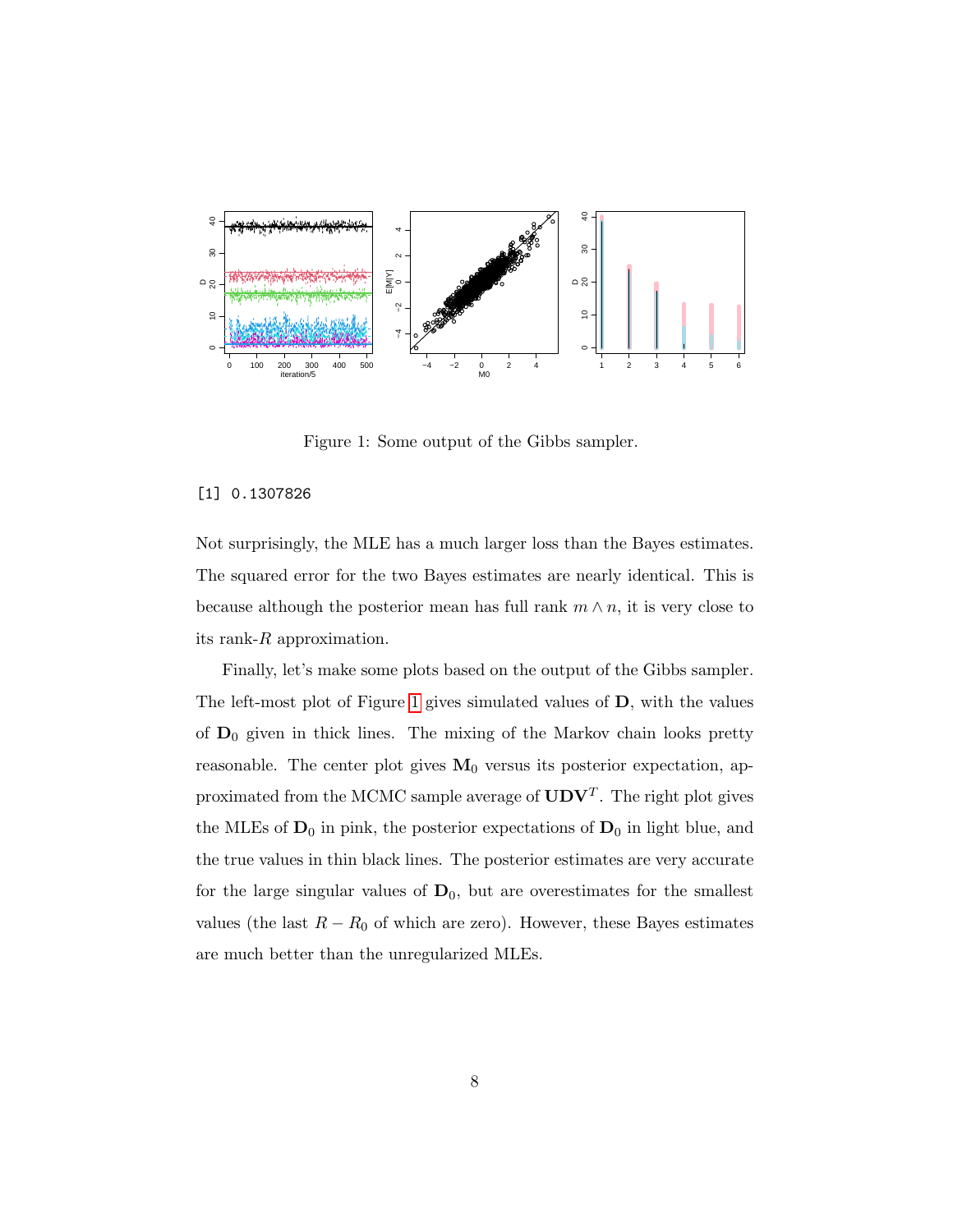## 3 Network analysis

In this section we analyze a dataset on the social network and some health behaviors of a group of  $n = 50$  Scottish teenage girls. These data were derived from the data available at [http://www.stats.ox.ac.uk/~snijders/](http://www.stats.ox.ac.uk/~snijders/siena/s50_data.htm) [siena/s50\\_data.htm](http://www.stats.ox.ac.uk/~snijders/siena/s50_data.htm) and described in [Michell and Amos](#page-14-0) [\(1997\)](#page-14-0).

### 3.1 An eigenmodel for symmetric networks

Let Y be the  $n \times n$  symmetric adjacency matrix corresponding to this network, with off-diagonal entry  $y_{i,j}$  equal to the binary indicator of a friendship between actors  $i$  and  $j$ , as reported by one or both actors. In this vignette we will derive a model-based representation of these data using the following reduced-rank probit model:

<span id="page-8-0"></span>
$$
z_{i,j} = \theta + \mathbf{u}_i^T \Lambda \mathbf{u}_j + \epsilon_{i,j}
$$
  
\n
$$
y_{i,j} = 1_{(0,\infty)}(z_{i,j}),
$$
\n(3)

where  $\{\epsilon_{i,j} = \epsilon_{j,i}\}\sim$  i.i.d. normal $(0, 1)$ ,  $\Lambda = \text{diag}(\lambda_1, \lambda_2)$  and the matrix U with row vectors  $\mathbf{u}_1, \ldots, \mathbf{u}_n$  lies in the Stiefel manifold  $\mathcal{V}_{R,n}$ . This model is a type of two-way latent factor model in which the relationship between actors i and j is modeled in terms of their unobserved latent factors  $\mathbf{u}_i$  and  $\mathbf{u}_i$ . This model and its relationship to other latent variable network models are described more fully in [Hoff](#page-13-4) [\(2008\)](#page-13-4).

Convenient prior distributions for  $\{U, \Lambda, \theta\}$  are as follows:

$$
\theta \sim \text{normal}(0, \tau_{\theta}^2)
$$
  
\n $(\lambda_1, \lambda_2) \sim \text{i.i.d. normal}(0, \tau_{\lambda}^2)$   
\n $\mathbf{U} \sim \text{uniform}(\mathcal{V}_{R,n})$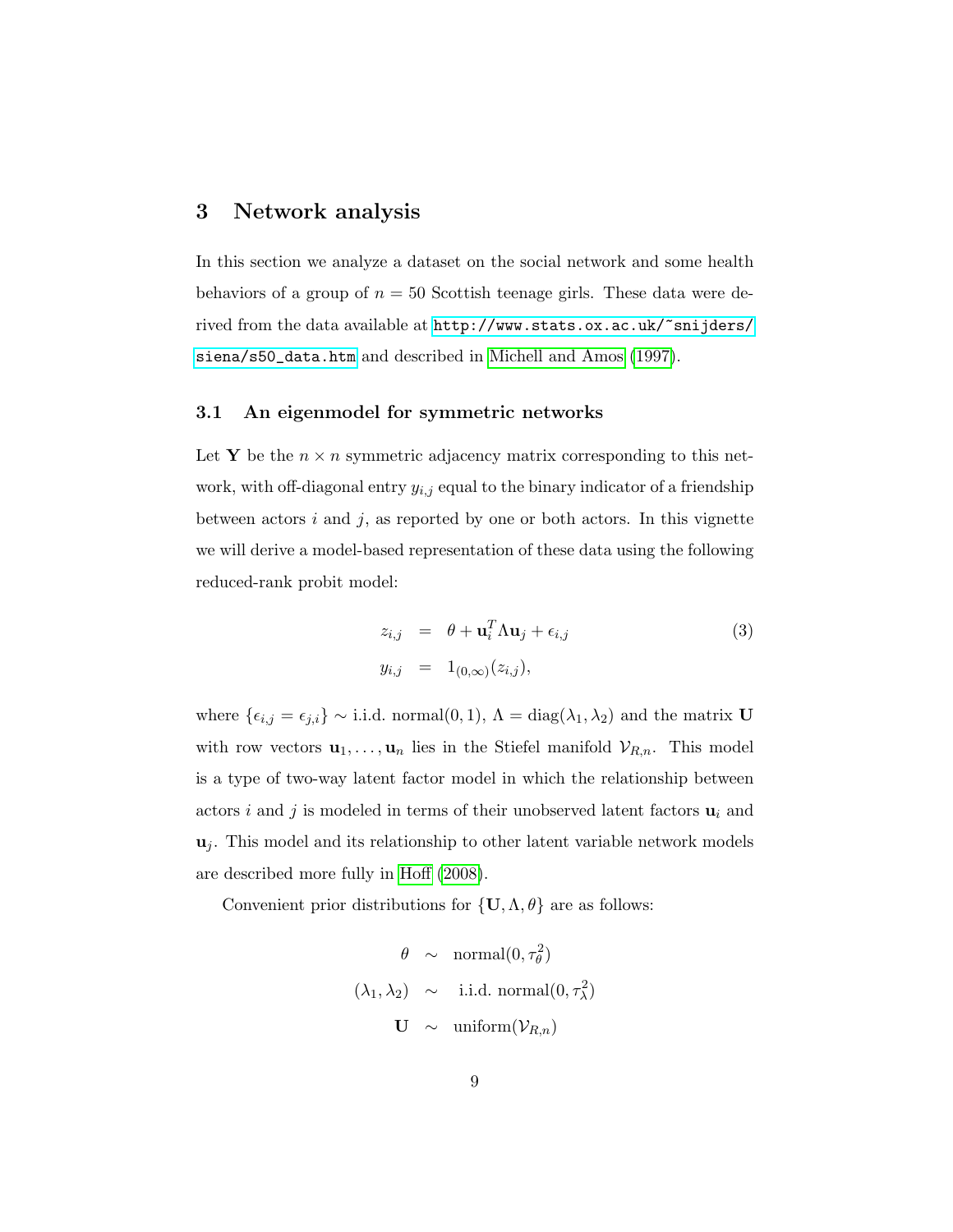Conditional on the observed network  $\mathbf{Y}$ , posterior inference can proceed via a Gibbs sampling scheme for the unknown quantities  $\{Z, U, \Lambda, \theta\}$ . Under model [\(3\)](#page-8-0), observing  $y_{i,j} = 0$  or 1 implies that  $z_{i,j}$  is less than or greater than zero, respectively. Thus conditional on  $\{Y, U, \Lambda, \theta\}$ , the distribution of **Z** is that of a random symmetric normal matrix with mean  $\theta + \mathbf{U}\Lambda\mathbf{U}^T$  and independent entries that are constrained to be positive or negative depending on the entries of **Y**. Given **Z**, the full conditional distributions of  $\{U, \Lambda, \theta\}$ do not depend on Y, and can be obtained from the corresponding prior distributions and the density for the matrix  $Z$ , given by

<span id="page-9-0"></span>
$$
p(\mathbf{Z}|\mathbf{U},\Lambda) \propto \text{etr}(-[\mathbf{Z} - \theta \mathbf{1}\mathbf{1}^T - \mathbf{U}\Lambda \mathbf{U}^T]^T [\mathbf{Z} - \theta \mathbf{1}\mathbf{1}^T - \mathbf{U}\Lambda \mathbf{U}^T]/4)
$$
  
= 
$$
\text{etr}(-\mathbf{E}^T \mathbf{E}/4) \times \text{etr}(\Lambda \mathbf{U}^T \mathbf{E} \mathbf{U}/2) \times \text{etr}(-\Lambda^2/4),
$$
 (4)

where  $\mathbf{E} = \mathbf{Z} - \theta \mathbf{1} \mathbf{1}^T$  has mean  $\mathbf{U} \Lambda \mathbf{U}^T$  and off-diagonal variances of 1. The diagonal elements of  $E$  (and  $Z$ ) have variance 2, but do not correspond to any observed data as the diagonal of  $\mathbf Y$  is undefined. These diagonal elements are integrated over in the Markov chain Monte Carlo estimation scheme described below. From  $(4)$ , the full conditional distribution of  $\bf{U}$  is easily seen to be a Bingham( $\mathbf{E}/2$ ,  $\Lambda$ ) distribution. Full conditional distributions for the other quantities are available via standard calculations, and are given in [Hoff](#page-13-1) [\(2009a\)](#page-13-1) and in the code below.

### 3.2 Gibbs sampler

The data for this example are stored as a list:

> YX\_scots<-dget("YX\_scots") ; Y<-YX\_scots\$Y ; X<-YX\_scots\$X

The  $n \times 2$  matrix **X** provides a binary indicator of drug use and smoking behavior for each actor during the period of the study. Understanding the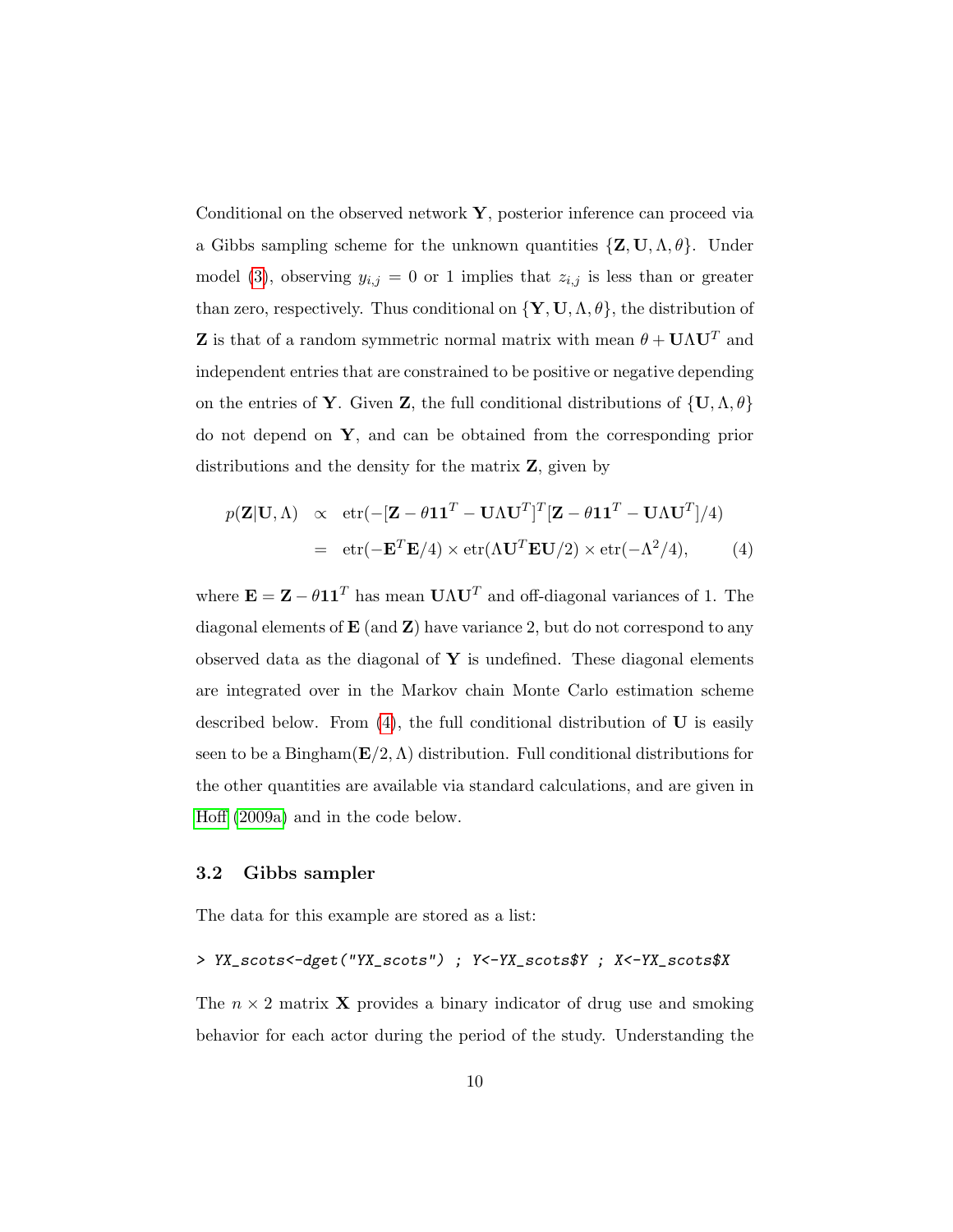relationship between these health behaviors and the social network can be facilitated by examining the relationship between  $X$  and the latent factors U that represent the network via the model given in [\(3\)](#page-8-0).

We specify the dimension of the latent factors and the values of the hyperparameters as follows:

### > ## priors

### > R<-2 ; t2.lambda<-dim(Y)[1] ; t2.theta<-100

A value of  $\tau_{\lambda}^2 = n$  allows the prior magnitude of the latent factor effects to increase with n, but not as fast as the residual variance: Letting  $U_1$  be the first column of **U**, we have  $E[||\lambda_1 \mathbf{U}_1 \mathbf{U}_1^T||^2] = E[\lambda_1^2] = n$ . On the other hand, letting  $\mathcal E$  be the matrix of residuals  $\{\epsilon_{i,j}\}\,$ , we have  $\mathbb E[||\mathcal E||^2] = (n+1)n$ .

For brevity, we consider simple, naive starting values for the unknown parameters:

```
> ## starting values
```
- > theta<-qnorm(mean(c(Y),na.rm=TRUE))
- $> L < -diag(0, R)$
- > set.seed(1)
- > U<-rustiefel(dim(Y)[1],R)

Better starting values could be obtained from a few iterations of an EM or block coordinate descent algorithm, although these naive starting values are adequate for this example.

We are now ready to run the Gibbs sampler. We will store simulated values of  $\Lambda$  and  $\theta$  in the objects LPS and TPS, respectively. Instead of saving values of U, we will just compute the sum of  $\mathbf{U}\Lambda\mathbf{U}^T$  across iterations of the Markov chain. Dividing by the number of iterations, this sum provides an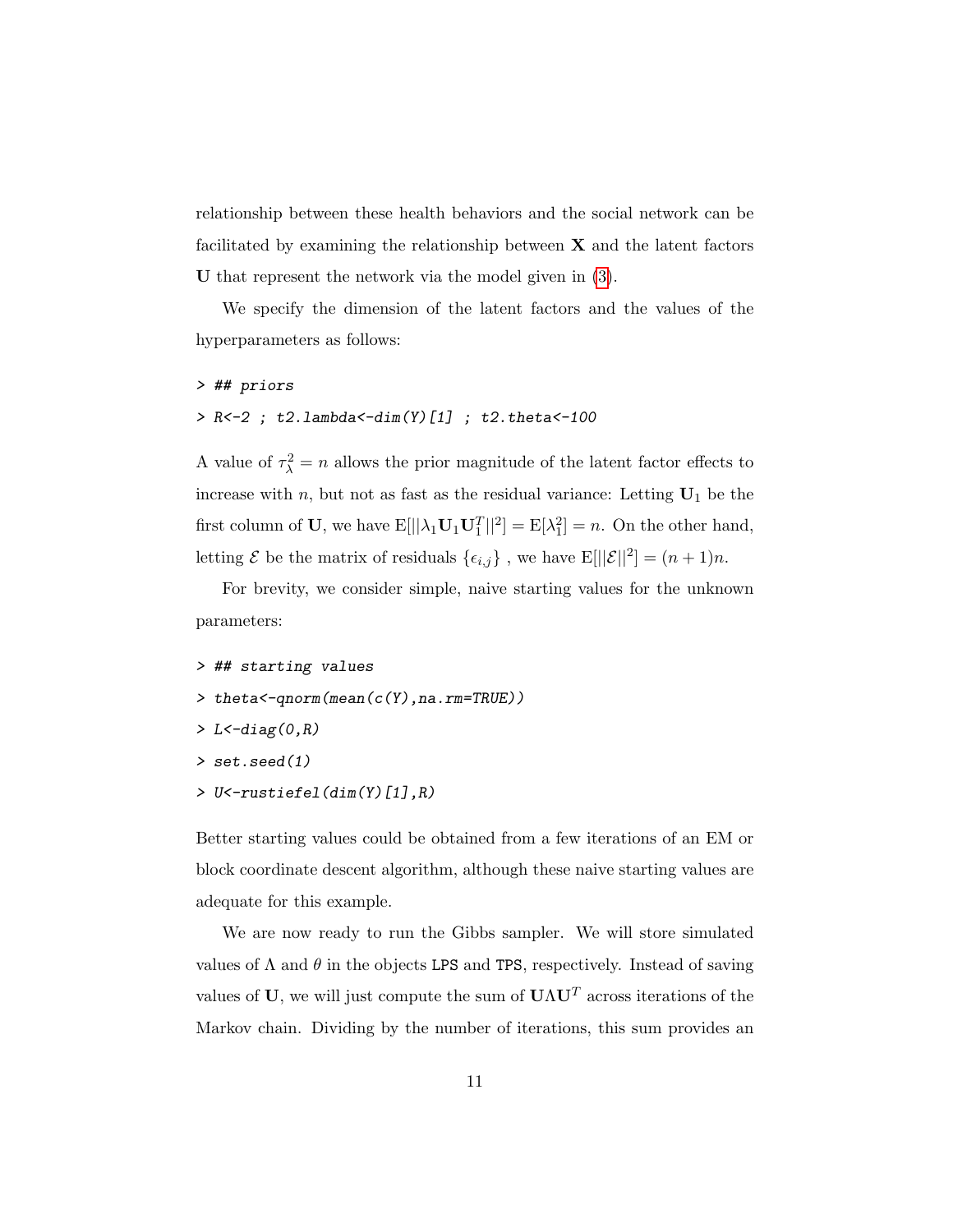approximation to the posterior mean of  $\mathbf{U}\Lambda\mathbf{U}^T$ . A rank-R eigendecomposition of the posterior mean can be used to provide an estimate of U.

```
> ## MCMC
> LPS<-TPS<-NULL ; MPS<-matrix(0,dim(Y),dim(Y))
> for(s in 1:10000)
+ f+
+ Z<-rZ_fc(Y,theta+U%*%L%*%t(U))
+
+ E<-Z-U%*%L%*%t(U)
+ v. theta\lt-1/(1/t2. theta + choose(\dim(Y)[1], 2))+ e.theta<-v.theta*sum(E[upper.tri(E)])
+ theta<-rnorm(1,e.theta,sqrt(v.theta))
+
+ E<-Z-theta
+ v.lambda<-2*t2.lambda/(2+t2.lambda)
+ e.lambda<-v.lambda*diag(t(U)%*%E%*%U/2)
+ L<-diag(rnorm(R,e.lambda,sqrt(v.lambda)))
+
+ U<-rbing.matrix.gibbs(E/2,L,U)
+
+ ## output
+ if(s>100 & s%%10==0)
+ {
+ LPS<-rbind(LPS,sort(diag(L))) ; TPS<-c(TPS,theta) ; MPS<-MPS+U%*%L%*%t(U)
+ }
```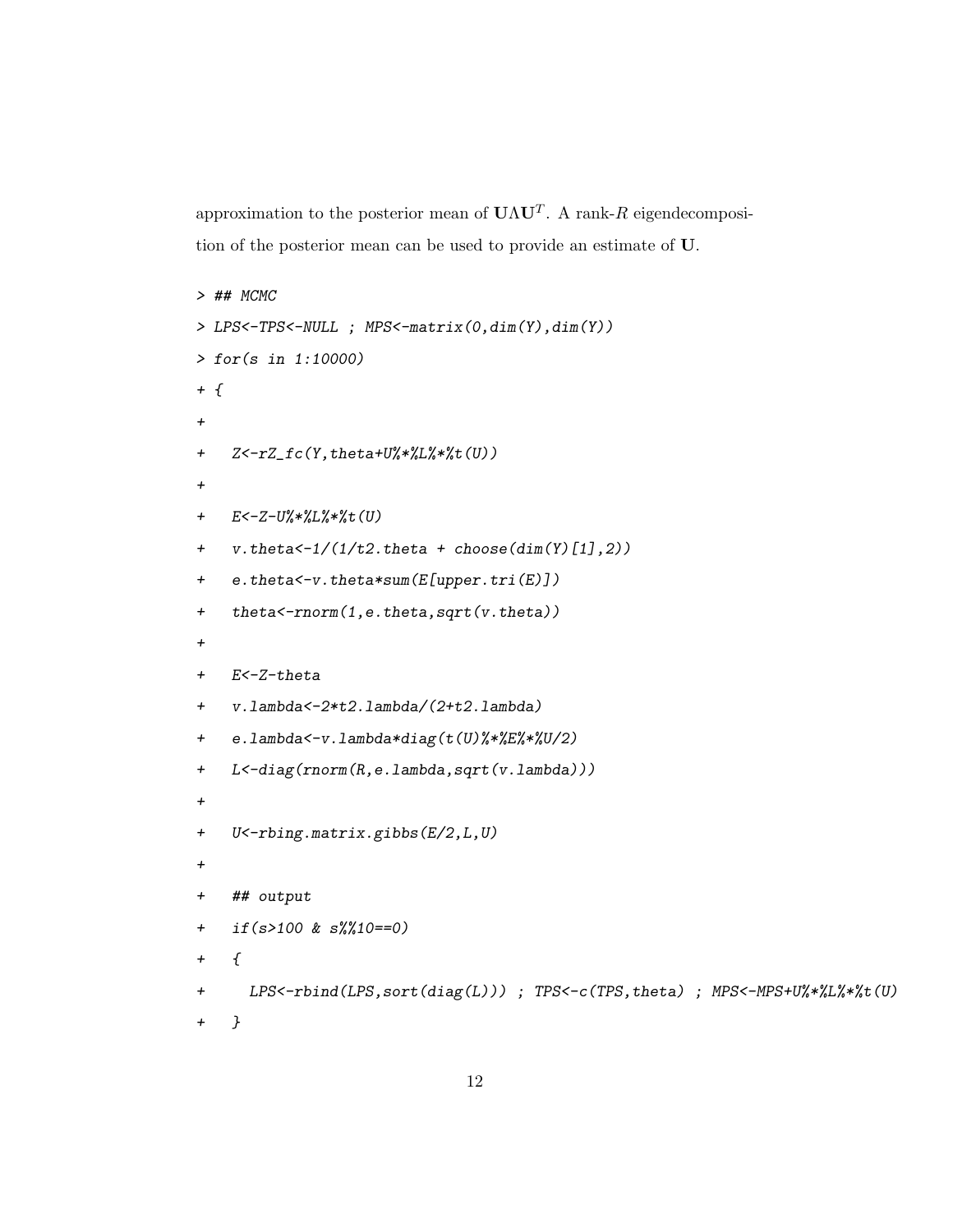Note that this code uses a function rZ\_fc, which simulates from the full conditional distribution of **Z** given  $\{Y, U, \Lambda, \theta\}$ , which is that of independent constrained normal random variables. The code for this function can be obtained from the LATEX source file for this document.

A summary of the posterior distribution is provided in Figure [2.](#page-13-5) The first panel plots the posterior density of  $\theta$ , and the second plots the (marginal) posterior densities of the ordered values of  $(\lambda_1, \lambda_2)$ . This plot strongly suggests that the values of  $\lambda_1$  and  $\lambda_2$  are both positive. Since the probability of a friendship between i and j is increasing in  $\mathbf{u}_i^T \Lambda \mathbf{u}_j$ , the results posit that friendships are more likely between individuals with similar values for their latent factors (this effect is sometimes referred to as homophily). The third panel plots the observed network with the node positions obtained from the estimates of  $\mathbf{u}_1, \ldots, \mathbf{u}_n$  based on the rank-2 approximation of the posterior mean of  $U\Lambda U^{T}$ . The plotting colors and characters for the nodes are determined by the drug and smoking behaviors: Non-smokers are plotted in green and smokers in red, non-drug users are plotted as circles and drug users as triangles. The plot indicates a separation between students with no drug or tobacco use (green circles) from the other students in terms of their latent factors, suggesting a relationship between these health behaviors and the social network.

## References

<span id="page-12-0"></span>Christopher Bingham. An antipodally symmetric distribution on the sphere. Ann. Statist., 2:1201–1225, 1974. ISSN 0090-5364.

+ }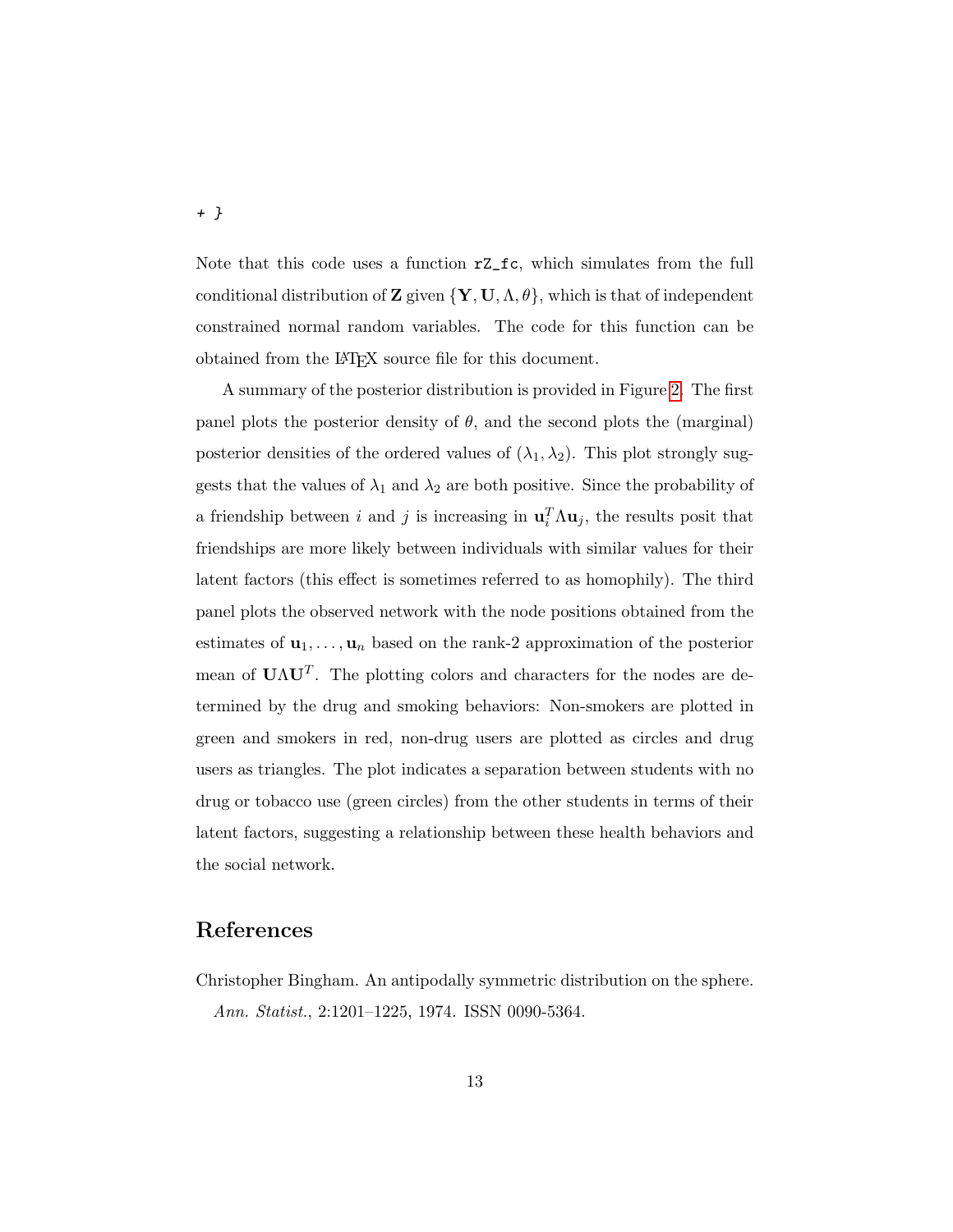

<span id="page-13-5"></span>Figure 2: Some output of the Gibbs sampler.

- <span id="page-13-0"></span>Yasuko Chikuse. Statistics on special manifolds, volume 174 of Lecture Notes in Statistics. Springer-Verlag, New York, 2003. ISBN 0-387-00160-3.
- <span id="page-13-3"></span>Peter D. Hoff. Model averaging and dimension selection for the singular value decomposition. J. Amer. Statist. Assoc., 102(478):674–685, 2007. ISSN 0162-1459.
- <span id="page-13-4"></span>Peter D. Hoff. Modeling homophily and stochastic equivalence in symmetric relational data. In J.C. Platt, D. Koller, Y. Singer, and S. Roweis, editors, Advances in Neural Information Processing Systems 20, pages 657–664. MIT Press, Cambridge, MA, 2008. URL [http://cran.r-project.org/](http://cran.r-project.org/web/packages/eigenmodel/) [web/packages/eigenmodel/](http://cran.r-project.org/web/packages/eigenmodel/).
- <span id="page-13-1"></span>Peter D. Hoff. Simulation of the matrix Bingham-von Mises-Fisher distribution, with applications to multivariate and relational data. Journal of Computational and Graphical Statistics, 18(2):438–456, 2009a.
- <span id="page-13-2"></span>Peter D. Hoff. A hierarchical eigenmodel for pooled covariance estimation. J. R. Stat. Soc. Ser. B Stat. Methodol., 71(5):971–992, 2009b.